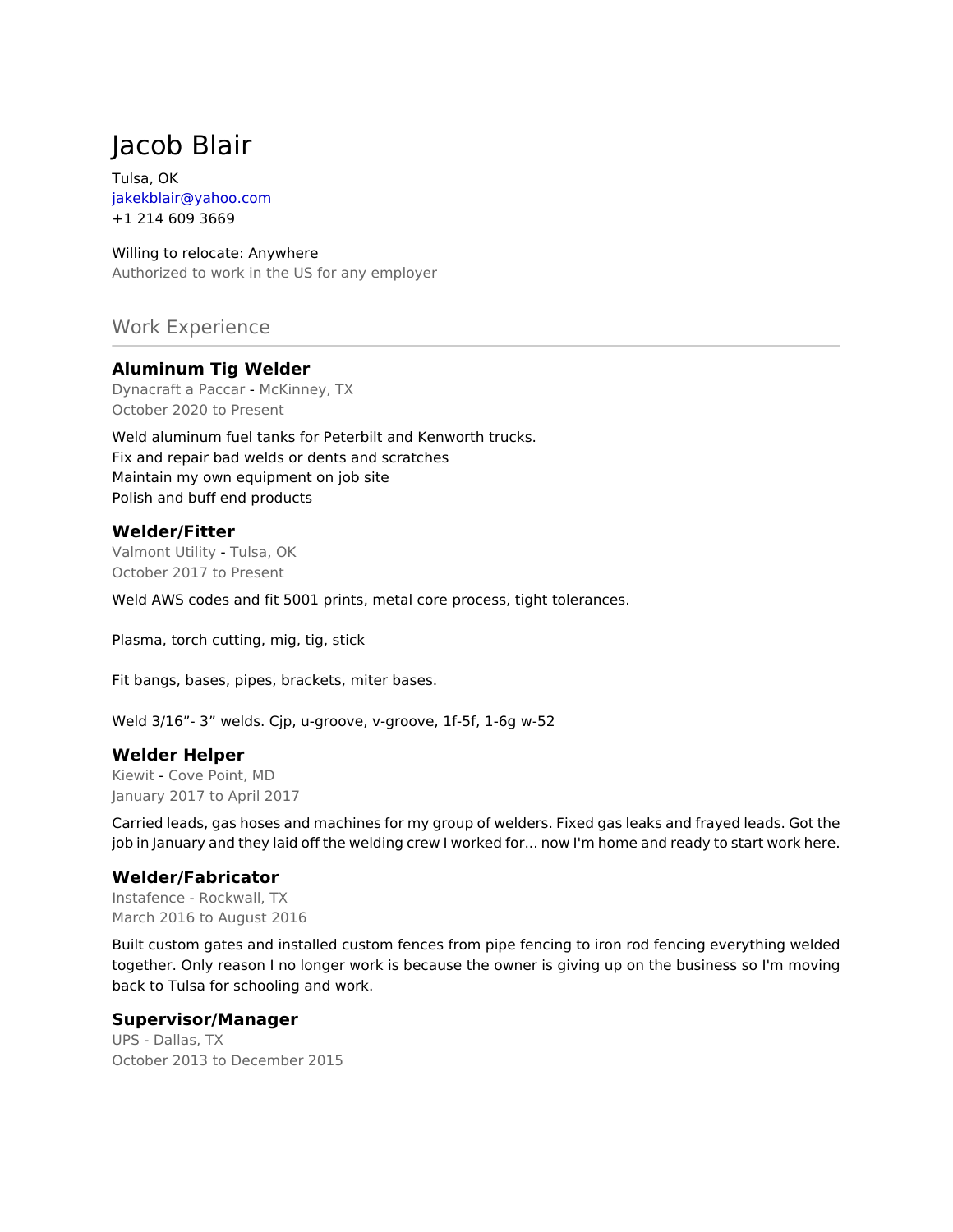#### Responsibilities

- Manage 15-20 people on a boxline while following safety protocol.
- Maintaining heavy work flow with minimum problems while executing time management.
- Discover where packages are sent to or scan packages for delivery.
- Understand knowledge of safety lock-out procedure to clean belts and or break jam.
- Yard walk-outs at end of shifts.
- Safety check ups on workers and follow through training with new employees.
- Schedule training days
- Schedule days off for employees
- Time cards
- Termination of employees

#### Accomplishments

- Perfect timecard/ never late or absent
- Best boxline record
- Always volunteered for more work
- Best workers attendance
- Helped other box lines
- Quick wrap ups and cleaned box lines
- Strong and enthusiastic about working

#### Skills Used

- Taught new employees how to load package cars and trucks
- Talk correctly to employees
- Lockout procedure
- Safety protocol
- Using a helpful ear to communicate from worker to human resources
- Leadership
- Time management
- Welding on repairs
- Computer lockouts
- Using machines to move equipment and packages

## **Welding professional**

TULSA WELDING SCHOOL - Tulsa, OK June 2013 to January 2014

Responsibilities Learn how to do broad range of welding processes and how to be efficient with them.

Accomplishments Top welder and perfect attendance

Skills Used Tig welding- stainless / aluminum Stick welding 7018,7024,6010 Arc gouging Plasma cutting Sub arc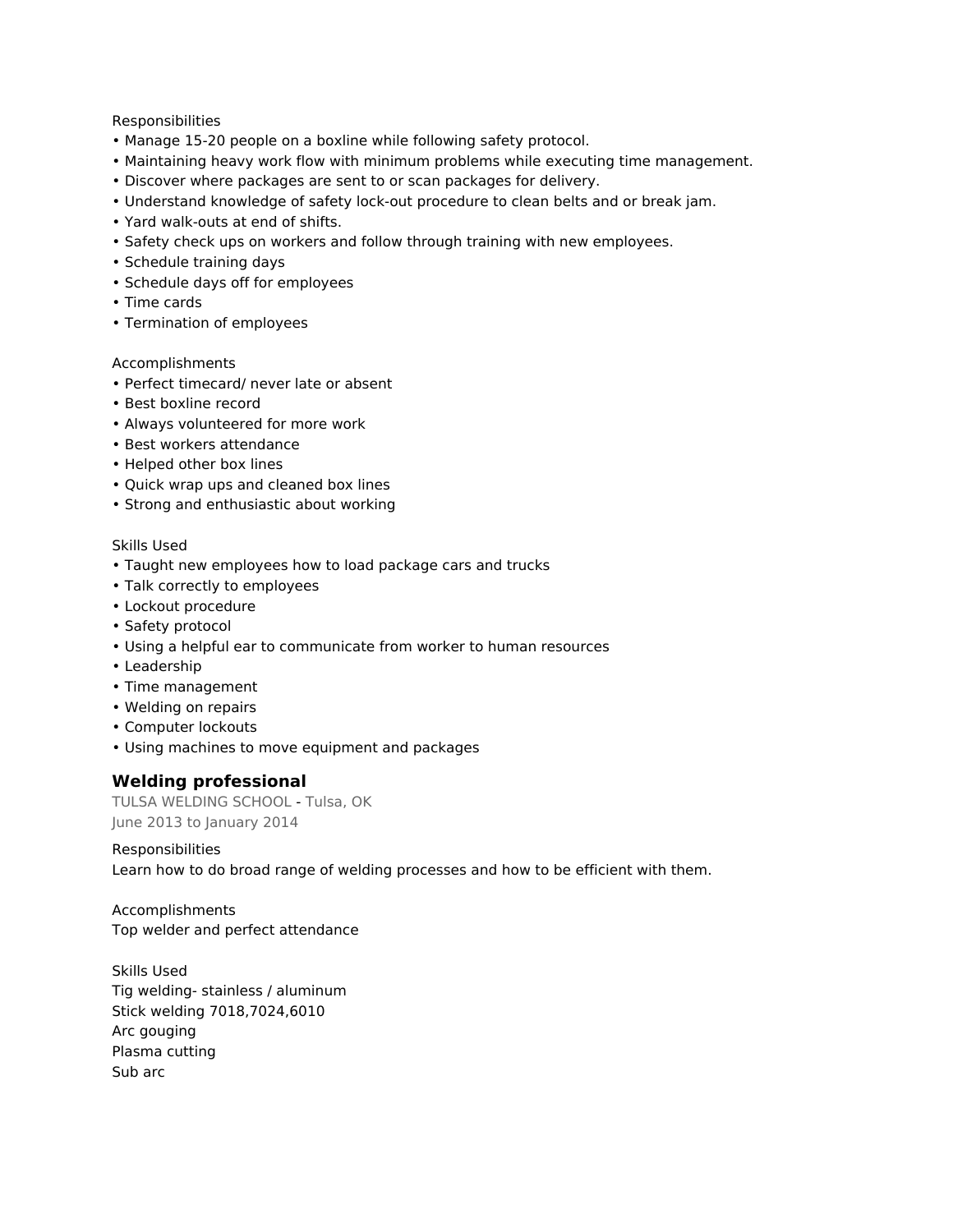MIG FCAW Pipe welding Structural welding Oxy acetylene cutting

#### **Welder student**

Highschool - Plano, TX August 2010 to May 2013

Built trailers and special projects for school fairs and also AG competitions.

## **Education**

#### **Professional welding certificate in Welding ASME standards**

Tulsa welding school-Tulsa campus - Tulsa, OK July 2015 to February 2016

### Skills

- TIG WELDING (4 years)
- Stick welding 7018, 6010 (6 years)
- Stainless steel welding (1 year)
- Aluminum welding (3 years)
- Pipe 2g, 5g, 6g 2-10" (4 years)
- Structural welding (6 years)
- MIG and flux (6 years)
- ASME Codes & Standards
- Fabrication
- Plasma Cutting
- Welding
- Manufacturing
- CNC
- Blueprint Reading
- Mechanic Experience

#### Awards

#### **Youngest top employee at UPS**

April 2014

Best worker in the building being supervisor and loader.

#### **Top welder**

November 2015